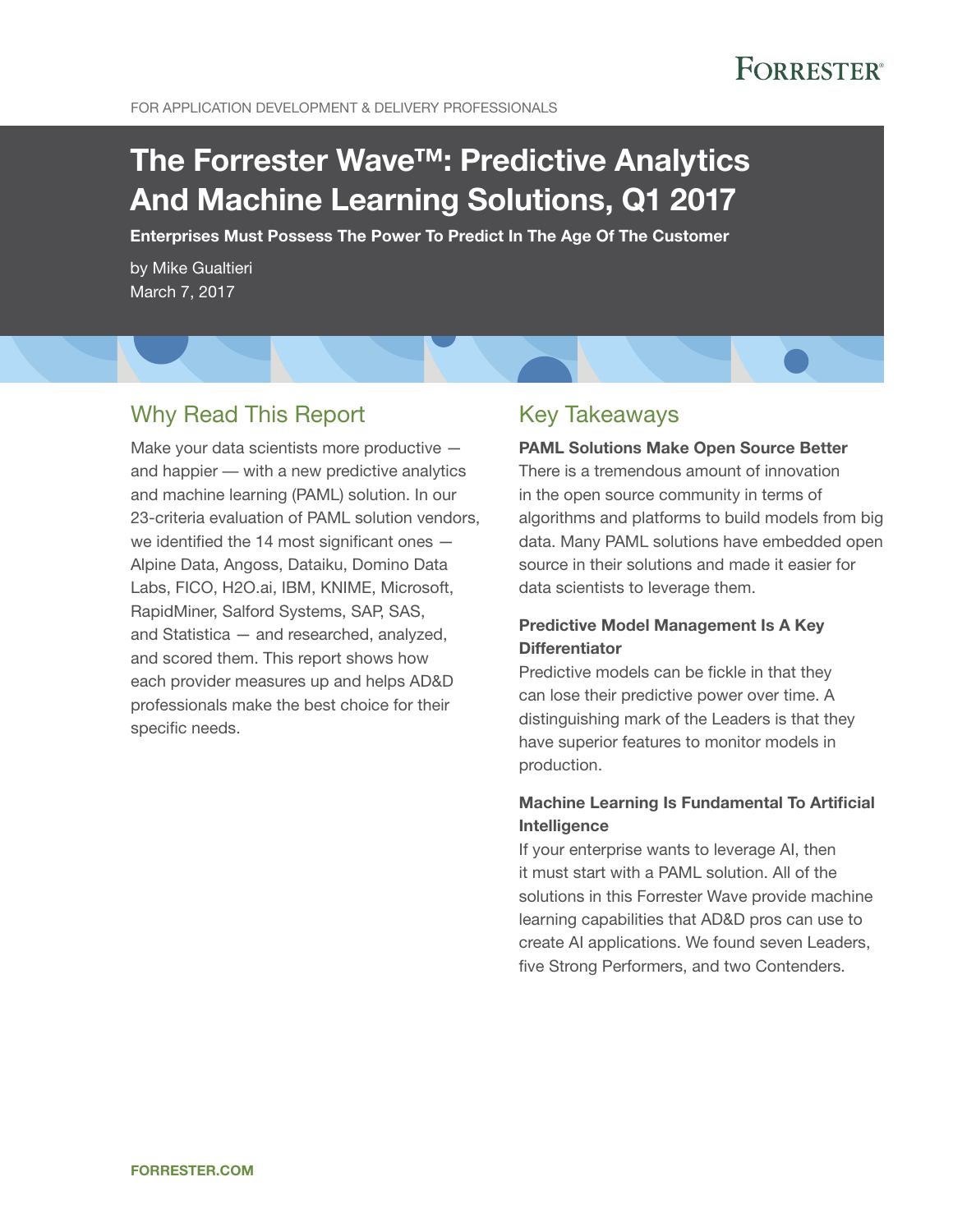### The Forrester Wave™: Predictive Analytics And Machine Learning Solutions, Q1 2017

Enterprises Must Possess The Power To Predict In The Age Of The Customer



by [Mike Gualtieri](http://www.forrester.com/go?objectid=BIO1858) with [Srividya Sridharan](http://www.forrester.com/go?objectid=BIO2679), [Holger Kisker, Ph.D.](http://www.forrester.com/go?objectid=BIO2566), and Cristian Austin March 7, 2017

### Table Of Contents

2 The Power To Predict Is Mighty

Predictive Analytics And Machine Learning Solutions Make It Possible

Hot Markets Spur Innovation And New **Entrants** 

PAML Solutions Are DIY, But There Are Other Ways To Attain The Power To Predict

4 Predictive Analytics And Machine Learning Evaluation Overview

Evaluated Vendors And Inclusion Criteria

7 Vendor Profiles

Leaders

Strong Performers

**Contenders** 

13 Supplemental Material

### Related Research Documents

[A Machine Learning Primer For BT](http://www.forrester.com/go?objectid=RES117711) Professionals

[Artificial Intelligence: What's Possible For](http://www.forrester.com/go?objectid=RES136288)  [Enterprises In 2017](http://www.forrester.com/go?objectid=RES136288)

[Massive Machine-Learning Automation Is The](http://www.forrester.com/go?objectid=RES122683)  [Future Of Data Science](http://www.forrester.com/go?objectid=RES122683)

[Prescriptive Analytics: The Black Belt Of Digital](http://www.forrester.com/go?objectid=RES122982)  **[Decisions](http://www.forrester.com/go?objectid=RES122982)** 

#### **FORRESTER®**

Forrester Research, Inc., 60 Acorn Park Drive, Cambridge, MA 02140 USA +1 617-613-6000 | Fax: +1 617-613-5000 | forrester.com

© 2017 Forrester Research, Inc. Opinions reflect judgment at the time and are subject to change. Forrester®, Technographics®, Forrester Wave, TechRadar, and Total Economic Impact are trademarks of Forrester Research, Inc. All other trademarks are the property of their respective companies. Unauthorized copying or distributing is a violation of copyright law. Citations@forrester.com or +1 866-367-7378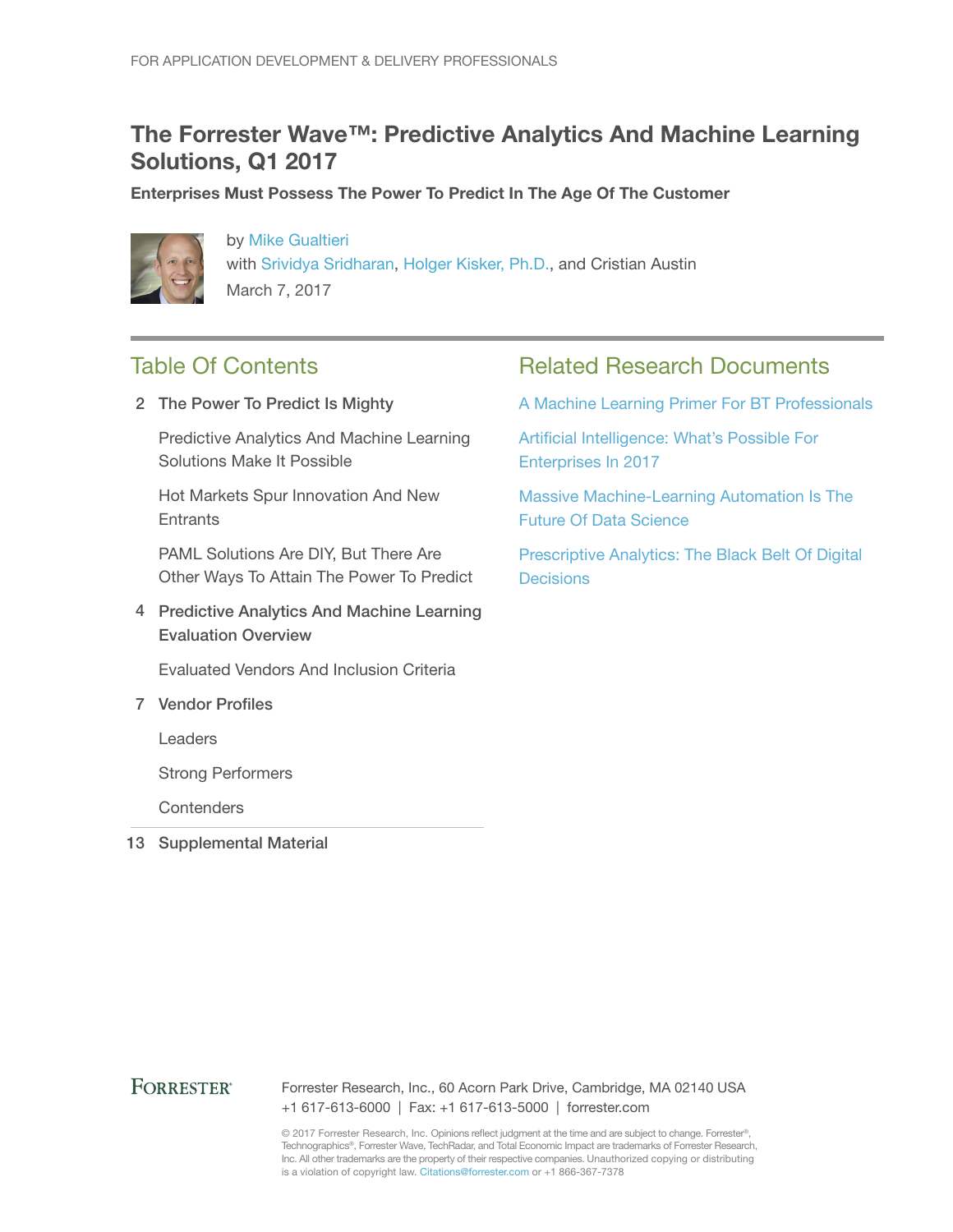### The Power To Predict Is Mighty

Yogi Berra once said, "It's tough to make predictions, especially about the future."<sup>1</sup> It is tough indeed, but enterprises that can make probabilistic predictions about customers, business processes, and operations will have an edge over enterprises that can't. These predictions don't have to be macroscopic to be consequential.<sup>2</sup> Predictions about what a customer is likely to buy next. Predictions about marketing content that will resonate with a prospect. Predictions about the next best action to take in a business process. Predictions about when an expensive asset is likely to break down. Virtually any customer journey, business process, and even strategic decision can be made better if permeated with the power to predict.

#### Predictive Analytics And Machine Learning Solutions Make It Possible

Yes, making accurate predictions is tough, but PAML solutions provide application development and delivery (AD&D) professionals and data scientists with the tools to make it happen. In our third evaluation of this market, we emphasize the use of machine learning to create predictive models.<sup>3</sup> Forrester defines PAML solutions as:<sup>4</sup>

*Software that provides data scientists with 1) tools to build predictive models using statistical and machine learning algorithms and 2) a platform to deploy and manage predictive production models.*

#### Hot Markets Spur Innovation And New Entrants

Forrester forecasts a 15% compound annual growth rate (CAGR) for the PAML market through 2021.<sup>5</sup> That's a conservative estimate given that the PAML category includes and overlaps with AI and deep learning. The category continues to be hot since most large enterprises want the power to predict and have only scratched the surface of what is possible. PAML solutions today should:

- > Drive data scientist productivity. Data scientists are in demand, and it can be hard to find good ones. Instead of hiring three more data scientists, perhaps an enterprise could dramatically improve the productivity of existing data scientist teams. Many of the PAML solution vendors focus on speeding up analysis by using big data platforms such as Apache Spark, automating portions of the data science life cycle, and improving usability of the data science workbench. $6$
- › Include multiple model deployment methods. Production models shouldn't sit statuesque on their own. They must be embedded in applications and business processes to provide business value. Enterprises must be able to deploy models in multiple ways, including as code embedded directly into applications, exposed as a service callable by applications, or injected into other platforms such as databases.<sup>7</sup> Some of the more mature PAML vendors include or are integrated with decision management platforms that allow AD&D pros and business users to use a visual metaphor or express decision logic as a set of business rules that can also include models.<sup>8</sup>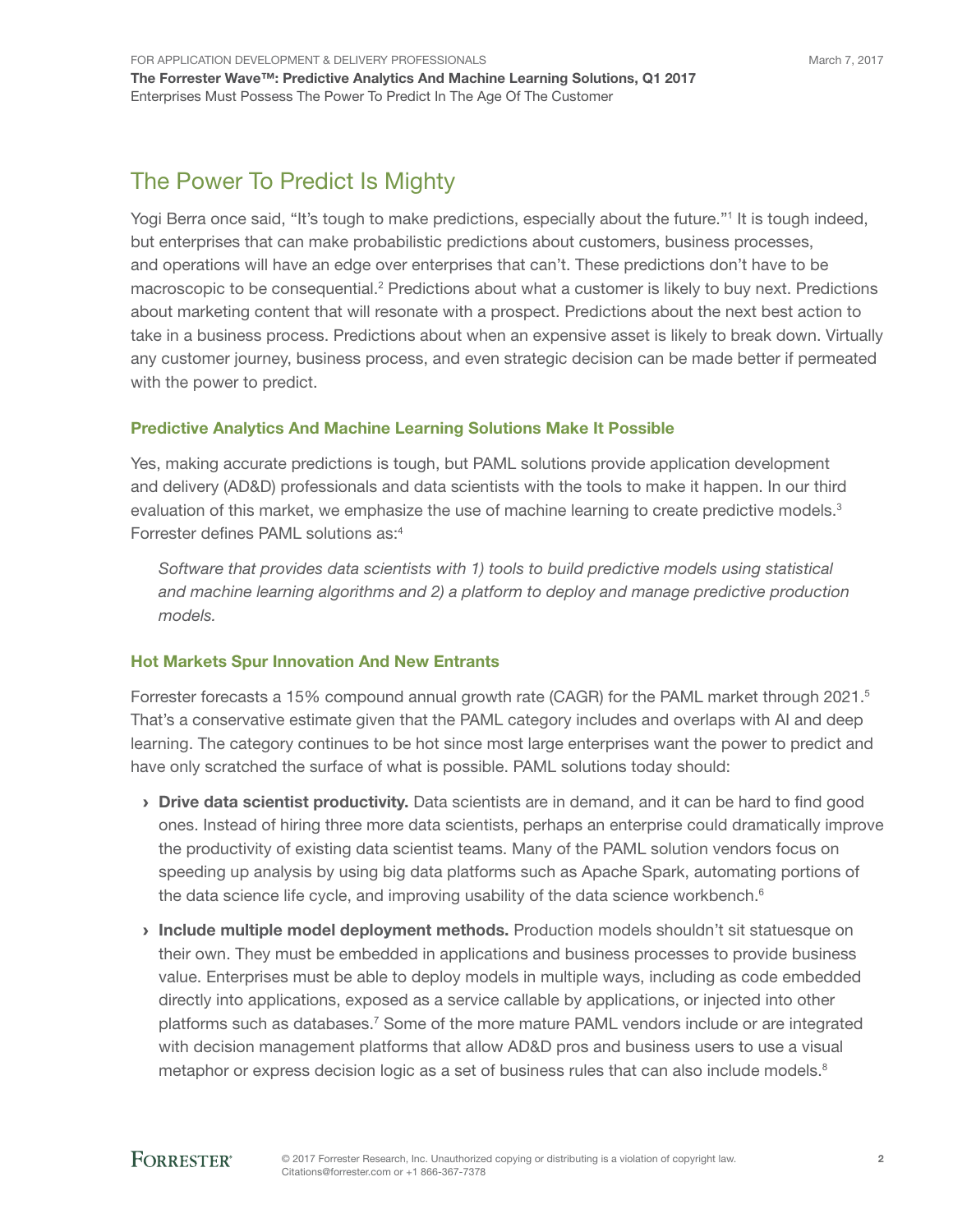- > Provide sophisticated model management. The very nature of predictive models is that they may lose accuracy overtime. More mature PAML solutions include features to monitor the ongoing efficacy of models in production by comparing model output with established key performance indicators and testing new models using a champion/challenger or A/B testing scheme.
- Allow polyglot programming. Data scientists who are coders are increasingly using more than one programming language because of open source add-on libraries such as CRAN for R and scikit-learn for Python. Enterprise data scientists who still use the SAS programming language may also use R, Python, Scala, Julia, and others because of this.
- **Expand to Apache Spark.** Apache Spark is an open source, primarily in-memory cluster computing platform that also includes Spark ML, a set of machine learning libraries that data scientists are increasingly interested in using.<sup>9</sup> In addition to Spark ML, other machine libraries such as H2O.ai's Sparkling Water and IBM's SystemML run on Spark. Most PAML vendors have moved from a Hadoop strategy for analyzing big data to an Apache Spark strategy because of the machine learning libraries and speed of in-memory processing.
- › Build the foundation for AI and invest in deep learning. Machine learning models are a key building block of AI applications.<sup>10</sup> Data scientists can use any of the PAML solutions we evaluated in this Forrester Wave to build models for use in AI applications. Deep learning is a branch of machine learning that data scientists use to build models based on artificial neural networks.<sup>11</sup> This method is particularly good at creating models for image recognition (including facial recognition), but it is applicable to more traditional use cases as well. Vendors are incorporating numerous open source libraries, such as Caffe, MXNet, and TensorFlow, into PAML solutions, or they are creating their own deep-learning algorithms built into the platform.
- › Accommodate citizen data scientists. Many enterprises like the idea that non-data scientists in their organizations can create models without having in-depth data science knowledge. PAML vendors have responded by creating wizard-like tools in their PAML solutions to make it easy for these citizen data scientists to create simple models. While these tools may have some benefits for nonproduction models used for exploratory business intelligence (BI), an enterprise should not think that this will replace real data scientists, because there are too many complexities of model building, such as feature creation, model evaluation, overfitting, and creating ensembles.

#### PAML Solutions Are DIY, But There Are Other Ways To Attain The Power To Predict

The vendors evaluated in this Forrester Wave provide general-purpose PAML solutions that apply to any industry. Enterprises that long for the power to predict can also seek out software applications that offer predictive models as features within applications — no data scientist needed. Enterprises that don't have data scientists can also hire any number of consulting firms that offer predictive modeling services. The largest enterprises will likely have an in-house data science team to build differentiated predictive models, but they will also benefit from acquiring applications with predictive models built in. In addition to the vendors evaluated in this Forrester Wave, enterprises can also: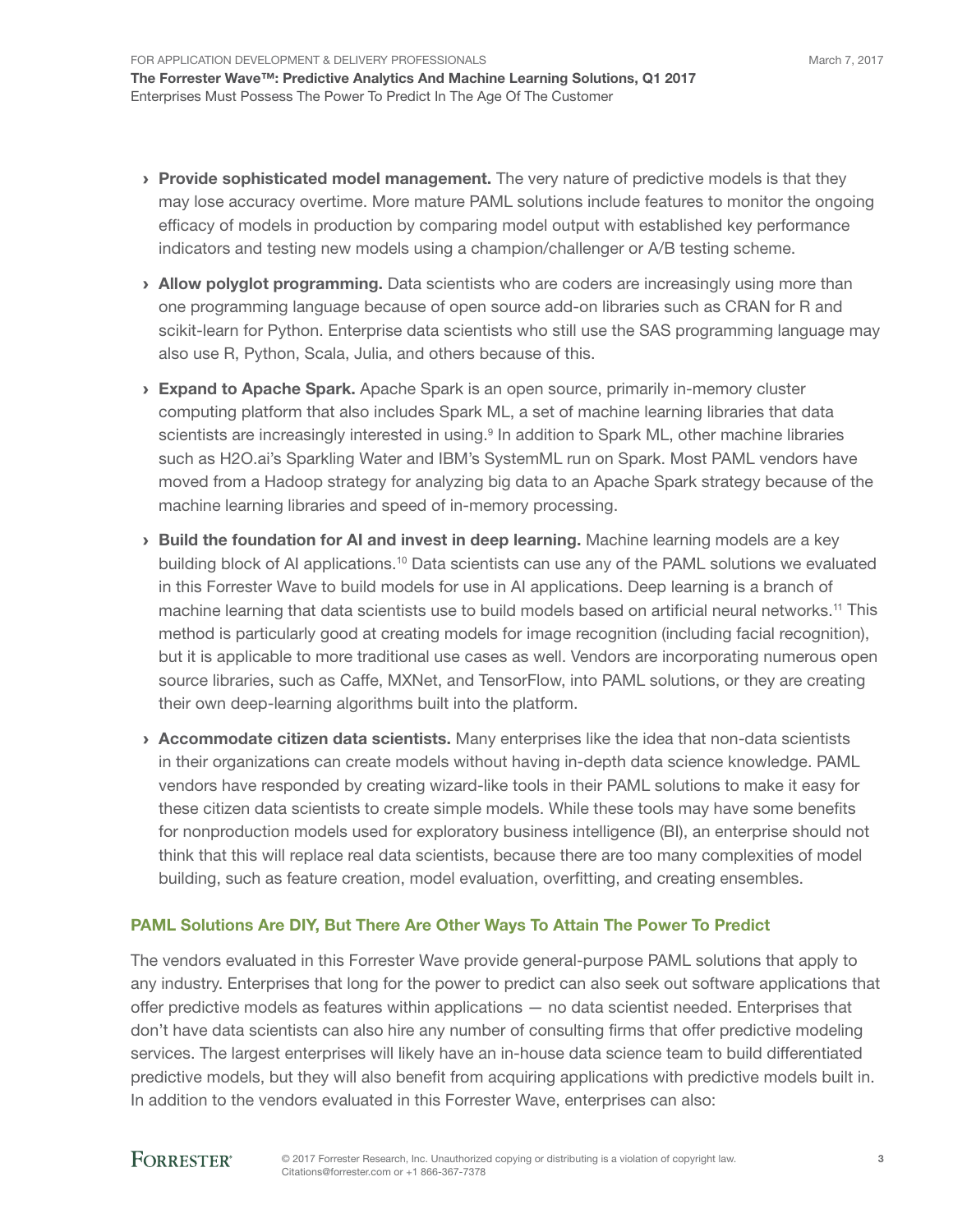- › Choose alternative PAML solutions not included in this evaluation. The market for PAML is larger than the key vendors evaluated in this Forrester Wave. Startups such as datascience.com and bons.ai have emerging solutions based on open source components that are likely to be in our next PAML Forrester Wave.
- › Use PAML capabilities embedded in other tools. Enterprise software vendors such as Alteryx, Oracle, and TIBCO Software have deep PAML capabilities via R embedded in BI tools and/or database. Salesforce launched Salesforce Einstein billed as "AI for everyone," which translates to a PAML solution.
- › Buy or turn on predictive capabilities in vertical or horizontal solutions. Many vendors provide solutions that focus on specific industry or horizontal domains, such as customer analytics.<sup>12</sup> For example, NGDATA and RichRelevance specifically focus on customer-experience-focused predictive models for acquisition, retention, cross-sell/upsell, and targeted marketing campaigns. Oracle offers "adaptive intelligent apps" that are predictive models for optimized payment terms, best-fit candidates for hiring, smart offers and actions, and freight planning.
- > Hire an expert consulting firm. Enterprises that lack expertise in predictive analytics or that wish to outsource can choose from among many mainstream or boutique consulting firms that focus on predictive analytics. Large consulting companies such as Infosys and KPMG have data science practices. Boutique firms Beyond The Arc, Clarity Solutions, and Think Big (a Teradata company) provide focused expertise in predictive modeling. These firms often use general-purpose solutions such as those evaluated in this Forrester Wave, but they also provide deep knowledge and domain expertise in analyzing data and building predictive models.

### Predictive Analytics And Machine Learning Evaluation Overview

To assess the state of the PAML market and see how the vendors compare, Forrester evaluated the strengths and weaknesses of the top commercial and open source PAML vendors. After examining past research, user requirements, and vendor interviews and expert interviews, we developed a comprehensive set of 23 evaluation criteria, which we grouped into three high-level buckets:

- › Current offering. We evaluated each product's model training scalability and deployment options, workload scalability, data preparation, algorithms, model management, and tooling for data scientists to establish the differentiated capabilities of the vendor's current offering. All evaluated products must have been publicly available by December 15, 2016.
- **Strategy.** We reviewed each vendor's strategy to assess its ability to compete and grow in the enterprise PAML market. Key criteria include Forrester's confidence in the vendor's ability to execute on its stated strategy and support current and future customers. We also assessed each vendor's product road map to evaluate how this will affect the vendor's competitive position relative to the other vendors in this evaluation.

4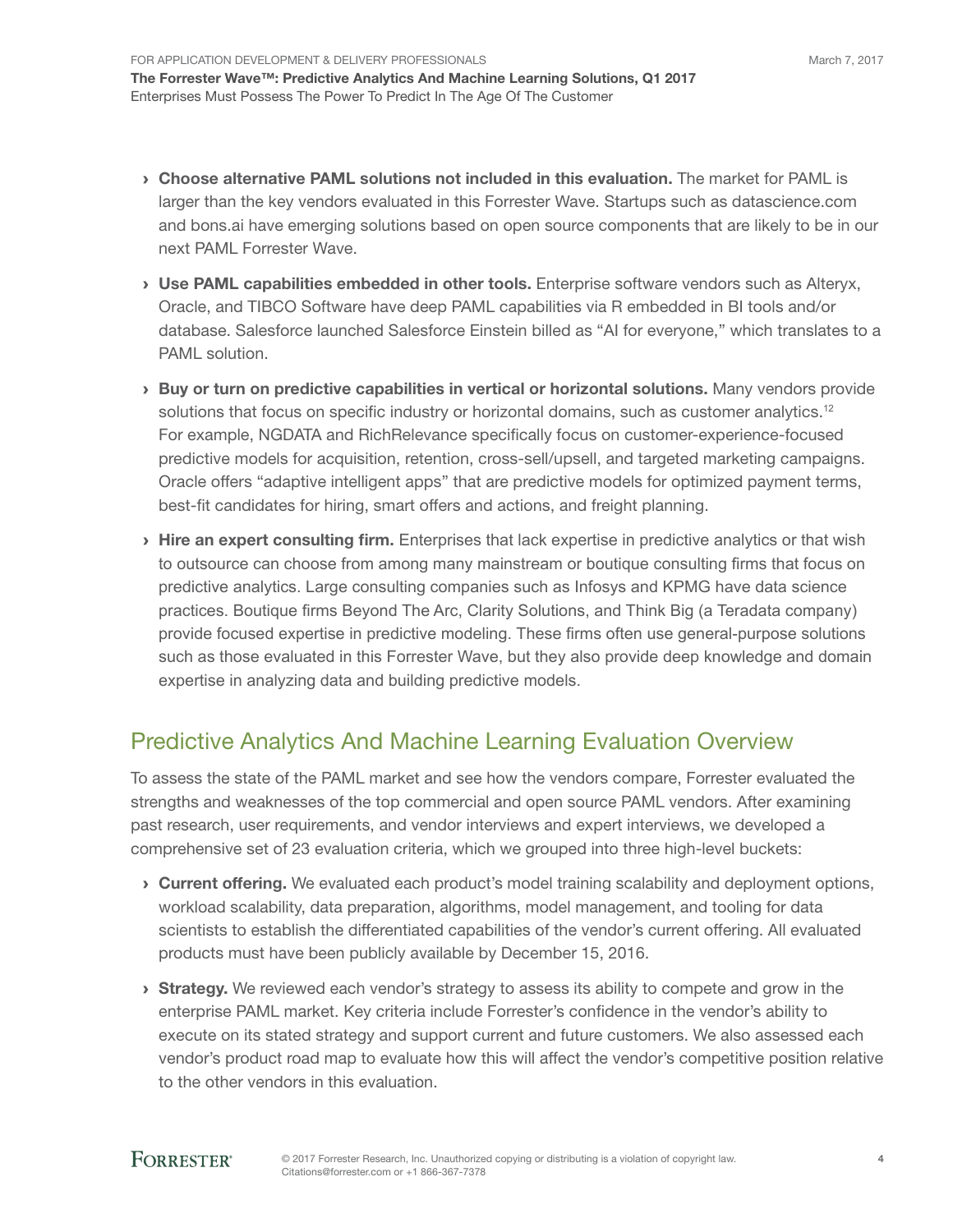› Market presence. To determine each vendor's market presence, we evaluated the install base of paying customers, PAML-specific revenue, market awareness of the vendor's PAML solution, and partnerships with other technology and services firms.<sup>13</sup>

#### Evaluated Vendors And Inclusion Criteria

Forrester included 14 vendors in the assessment: Alpine Data, Angoss, Dataiku, Domino Data Labs, FICO, H2O.ai, IBM, KNIME, Microsoft, RapidMiner, Salford Systems, SAP, SAS, and Statistica. Each of these vendors has (see Figure 1):

- > A comprehensive, differentiated PAML solution. The evaluated vendors must offer a solution designed for data scientists that can operate on large data sets, provide capabilities for data acquisition and preparation, provide statistical and machine learning algorithms, provide a differentiated user interface to build models, and provide model management features. If a vendor offers a PAML that is based in whole or in part on open source, the vendor must have value-added differentiation.
- › A standalone PAML solution. We only included PAML solutions that are not technologically embedded in any particular application, BI, data prep, ETL, or middleware stacks.<sup>14</sup> Vendors should offer a focused, standalone product as defined by Forrester for the PAML category. For example, a BI vendor that includes the ability to run R scripts would not be included in this Forrester Wave.
- Install base and revenue history. Included vendors must have 10 or more named, paying enterprise customers using the PAML solution and at least \$4 million in revenue over the last 12 months.
- **› Motivated client inquiries.** Forrester clients often discuss the vendors and products through inquiries; alternatively, vendors may, in Forrester's judgment, warrant inclusion or exclusion in this evaluation because of technology trends, market presence, or lack of client interest.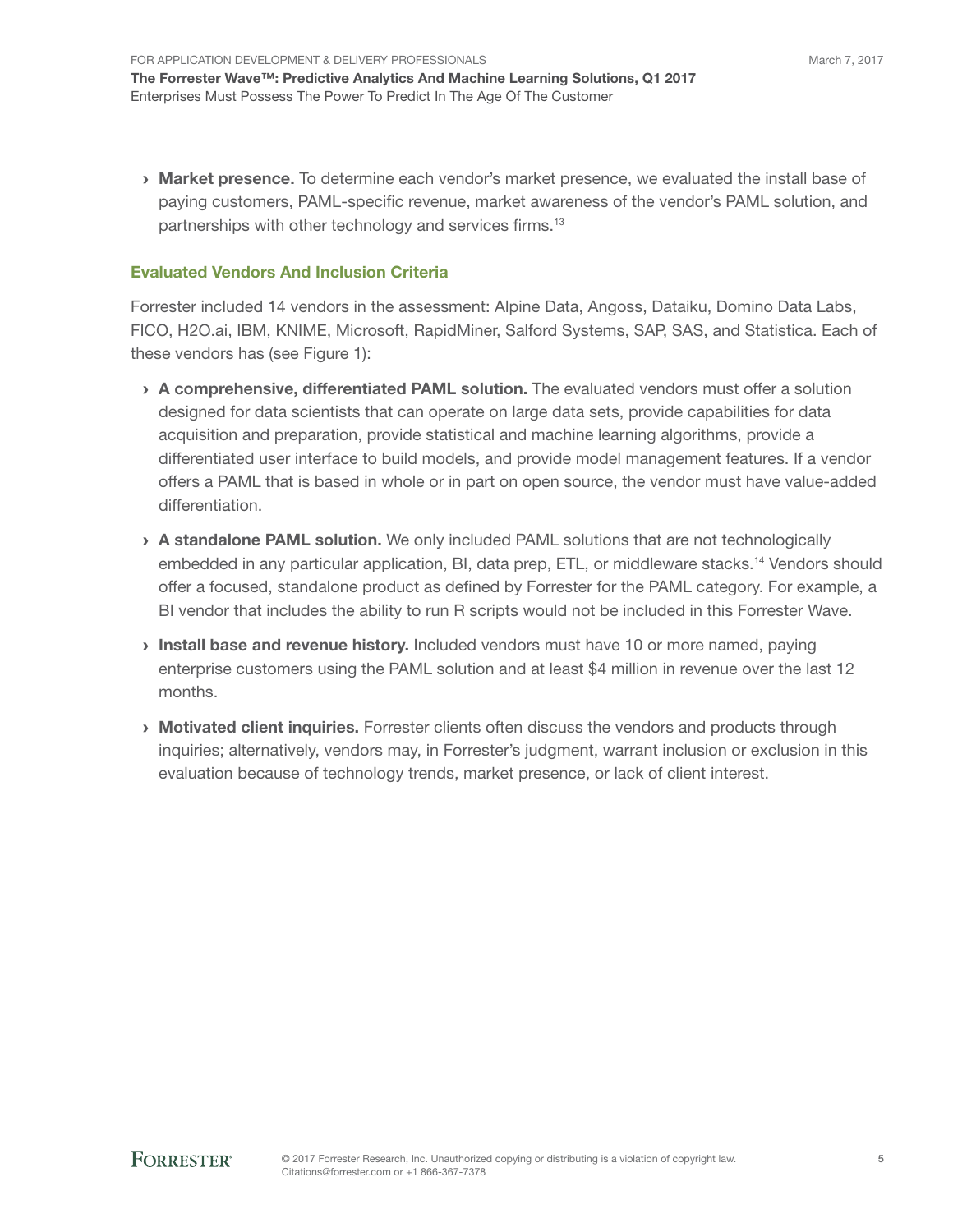March 7, 2017

#### FIGURE 1 Evaluated Vendors: Product Vendor Information And Selection Criteria

| Vendor                 | <b>Product name</b>                                    |  |
|------------------------|--------------------------------------------------------|--|
| Alpine Data            | Chorus                                                 |  |
| Angoss                 | KnowledgeSTUDIO                                        |  |
| Dataiku                | Dataiku DSS                                            |  |
| Domino Data Labs       | Domino                                                 |  |
| <b>FICO</b>            | <b>FICO Decision Management Suite</b>                  |  |
| H <sub>2</sub> O.ai    | <b>H2O</b>                                             |  |
| <b>IBM</b>             | <b>IMB SPSS Modeler</b>                                |  |
| <b>KNIME</b>           | <b>KNIME Analytics Platform</b>                        |  |
| <b>Microsoft</b>       | Cortana Intelligence Suite, Microsoft R Server         |  |
| RapidMiner             | RapidMiner Platform                                    |  |
| <b>Salford Systems</b> | The SPM Salford Predictive Modeler software suite      |  |
| <b>SAP</b>             | SAP BusinessObjects Predictive Analytics, SAP HANA SPS |  |
| <b>SAS</b>             | <b>SAS Analytics Suite</b>                             |  |
| <b>Statistica</b>      | <b>Statistica</b>                                      |  |

#### Vendor inclusion criteria

- A comprehensive, differentiated PAML solution. The vendors included in this evaluation must offer a solution designed for data scientists that can operate on large data sets, provide capabilities for data acquisition and preparation, provide statistical and machine learning algorithms, provide a differentiated user interface to build models, and provide model management features. If a vendor offers a predictive analytics and machine learning (PAML) solution that is based in whole or in part on open source, the vendor must have value-added differentiation.
- A standalone PAML solution. We only included PAML solutions that are not technologically embedded in any particular application, business intelligence (BI), data prep, ETL, or middleware stacks. Vendors should offer a focused, standalone product as defined by Forrester for the PAML category. For example, a BI vendor that includes the ability to run R scripts would not be included in this evaluation.
- Install base and revenue history. Vendors included in this evaluation have 10 or more named, paying enterprise customers using the PAML solution and at least \$4 million in revenue over the last 12 months.
- Motivated client inquiries. Forrester clients often discuss the vendors and products through inquiries; alternatively, vendors may, in Forrester's judgment, warrant inclusion or exclusion in this evaluation because of technology trends, market presence, or lack of client interest.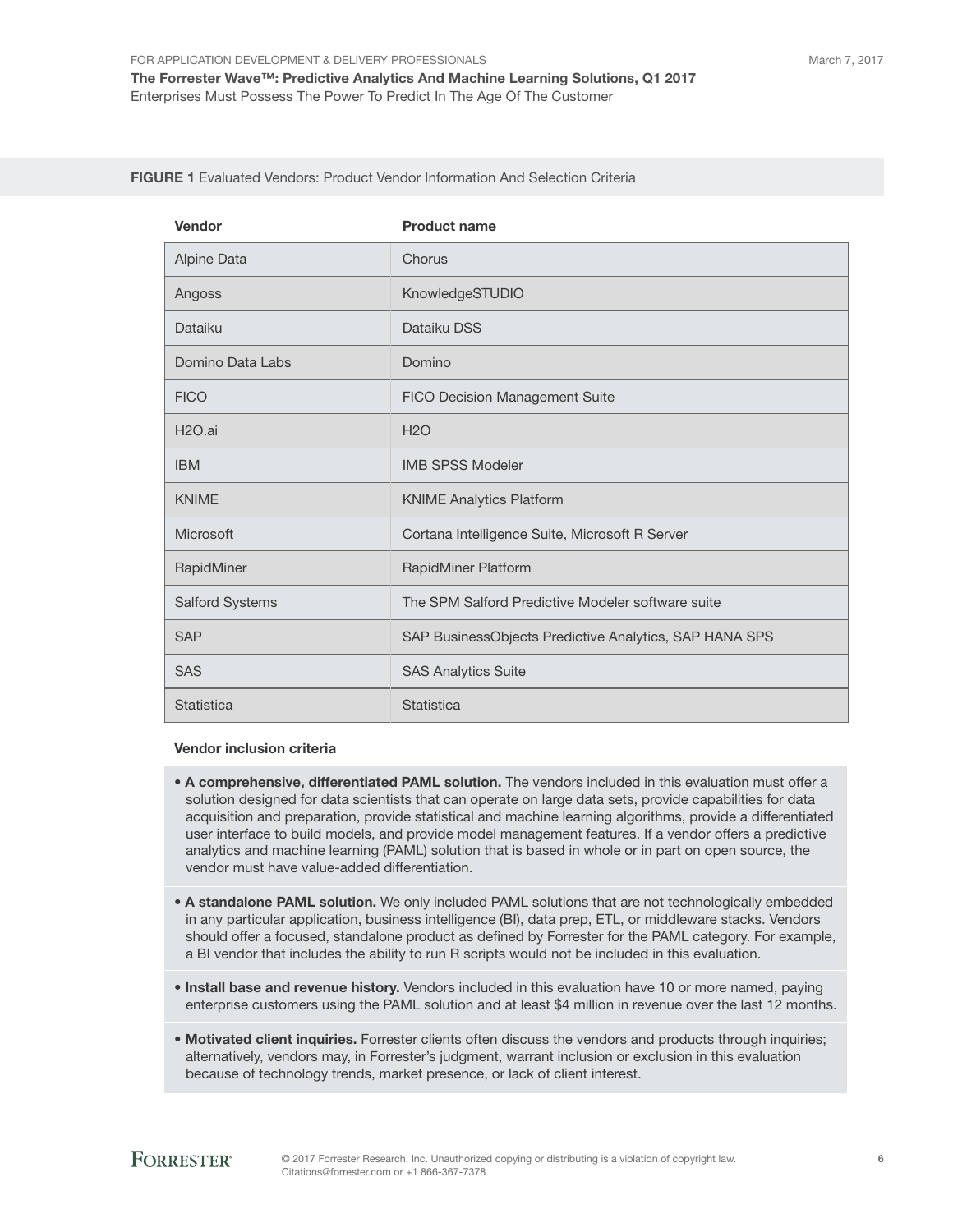## Vendor Profiles

This evaluation of the PAML market is intended to be a starting point only. We encourage clients to view detailed product evaluations and adapt criteria weightings to fit their individual needs through the Forrester Wave Excel-based vendor comparison tool (see Figure 2). Forrester clients can also schedule an inquiry with the author of this report to discuss their specific needs and how vendors may meet those needs.



FIGURE 2 Forrester Wave™: Predictive Analytics And Machine Learning Solutions, Q1 '17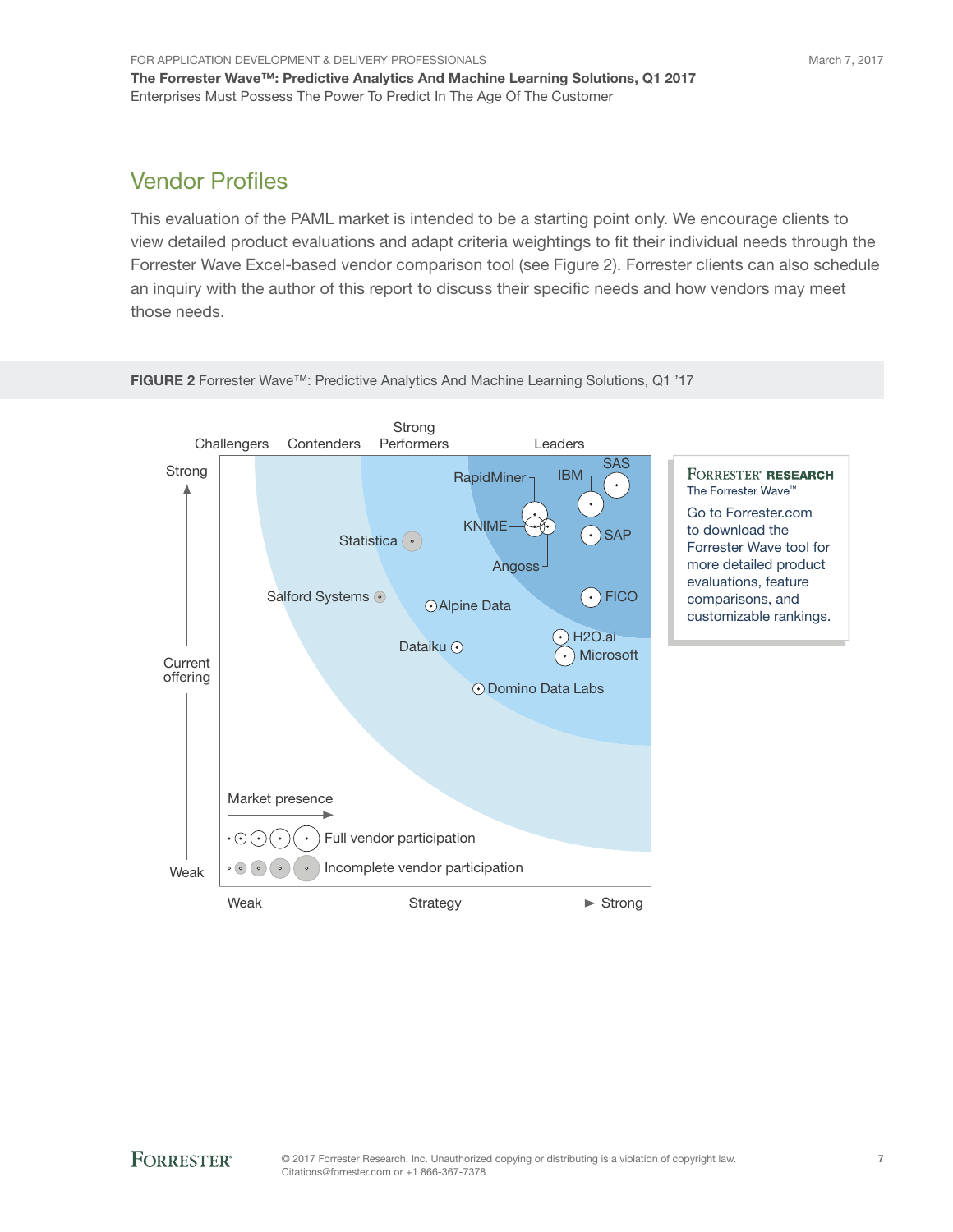FIGURE 2 Forrester Wave™: Predictive Analytics And Machine Learning Solutions, Q1 '17 (Cont.)

|                                  | Formación (1170) | Dominizo Data Labes<br>Alpine Data<br>Incroacademines                    |
|----------------------------------|------------------|--------------------------------------------------------------------------|
|                                  |                  | Dataiku<br><b>KAIMAR</b><br>Argo <sub>cs</sub><br><b>H2O.</b> ai<br>1844 |
| <b>Current Offering</b>          | 50%              | 3.44 4.16 2.76 2.28 3.34 2.88 4.42 4.16 2.66 4.30 4.06 4.64              |
| Architecture                     | 20%              | 4.00 4.00 2.50 2.50 4.00 4.00 4.50 4.00 3.50 4.00 4.00 5.00              |
| Data set preparation             | 20%              | 4.50 5.00 4.00 3.00 3.50 3.00 5.00 4.50 3.00 5.00 5.00 5.00              |
| Algorithms                       | 20%              | 3.00 3.40 2.20 2.20 2.20 3.80 4.20 4.60 3.40 4.60 3.00 3.80              |
| Model management                 | 20%              | 2.70 4.40 1.90 1.90 4.40 1.00 4.40 3.50 1.00 3.30 4.10 5.00              |
| Data science tooling             | 20%              | 3.00 4.00 3.20 1.80 2.60 2.60 4.00 4.20 2.40 4.60 4.20 4.40              |
|                                  |                  |                                                                          |
| <b>Strategy</b>                  | 50%              | 2.45 3.80 2.75 3.00 4.30 3.95 4.30 3.65 4.00 3.65 4.30 4.60              |
| Acquisition and pricing          | 20%              |                                                                          |
| Solution road map                | 30%              |                                                                          |
| Ability to execute               | 25%              |                                                                          |
| Implementation support           | 25%              |                                                                          |
|                                  |                  |                                                                          |
| <b>Market Presence</b>           | $0\%$            | 1.83 2.83 1.83 1.40 3.30 2.43 4.48 3.30 3.30 4.30 3.83 5.00              |
| Vendor sizing                    | 70%              | 1.75 2.75 1.75 2.00 3.00 1.75 4.25 3.00 3.00 4.00 3.75 5.00              |
| <b>ISV</b> and services partners | 30%              | 2.00 3.00 2.00 0.00 4.00 4.00 5.00 4.00 4.00 5.00 4.00 5.00              |

All scores are based on a scale of 0 (weak) to 5 (strong).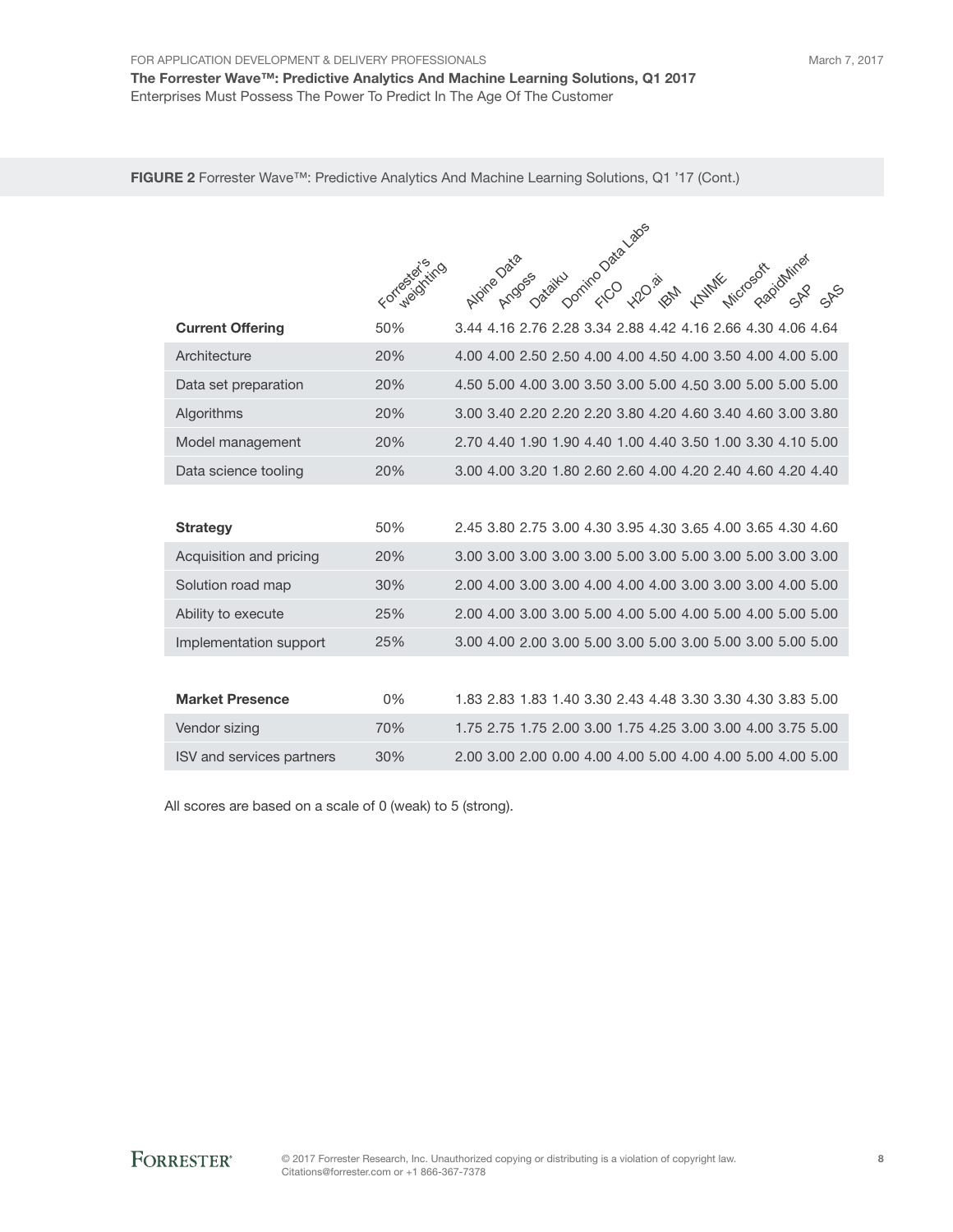#### Leaders

- › SAS reimagines its data science portfolio. SAS is unifying its comprehensive portfolio of data science solutions under SAS Visual Suite. It brings together world-class data prep, visualization, data analysis, model building, and model deployment. This unified tooling approach provides a consistent user experience that data scientists need to build even the most sophisticated models. SAS's vision for data science is not limited to innovation in tools. It has been quick to jump on new, promising analytical methods across multiple disciplines, such as statistics, econometrics, optimization, machine learning, deep learning, and natural language interaction. It recently introduced support for calling SAS analytics from Python, Java, and Lua, leveraging open source data science notebooks. A key challenge is that SAS has a target on its back by the open source zealots that summarily and wrongly dismiss SAS as old school. Customers complain about premium pricing compared with other solutions.
- › IBM is loving open source. SPSS is still the core of IBM's data science platform, but IBM is launching projects such as SystemML from its investments in its Spark Technology Center. IBM has also introduced the Data Science Experience for data science coders, which provides a quick cloud provisioning of open source Jupyter and/or RStudio notebooks with a Spark cluster on the back end to run data pipelines and train models. SPSS is a good fit for data scientists who want the productivity afforded by methods encapsulated in operators. IBM's perennial challenge with a comprehensive portfolio is that customers often misunderstand it because there are multiple products that seem to solve the same problem.
- $\rightarrow$  SAP draws a straight-line from predictive models to business applications. SAP offers comprehensive data science tools to build models, but it is also the biggest enterprise application company on the planet. This puts SAP in a unique position to create tools that allow business users with no data science knowledge to use data-scientist-created models in applications. SAP's solution offers the data tools that enterprise data scientists expect, but it also offers distinguished automation tools to train models. The solution has plenty of room to grow into its existing applications customer base, but its dependence on SAP's HANA data platform will limit its attractiveness to non-SAP customers.
- › Angoss is ready to be your primary solution. Angoss KnowledgeSEEKER is a must-have for data science teams that wish to use beautiful and comprehensive visual tools to build decision and strategy trees. That's what Angoss is known for, but its portfolio is actually very wellrounded: It also offers KnowledgeSTUDIO for building models, InsightOPTIMIZER for numerical optimization, and KnowledgeMANAGER for model management. Angoss recently added a coding environment that allows data scientists to use programming languages including R, Python, and the language of SAS. It also has some integration with Hadoop and Apache Spark. Angoss has impressive adoption for a small company, but its key challenge is to create market awareness in an increasingly crowded field of data science startups.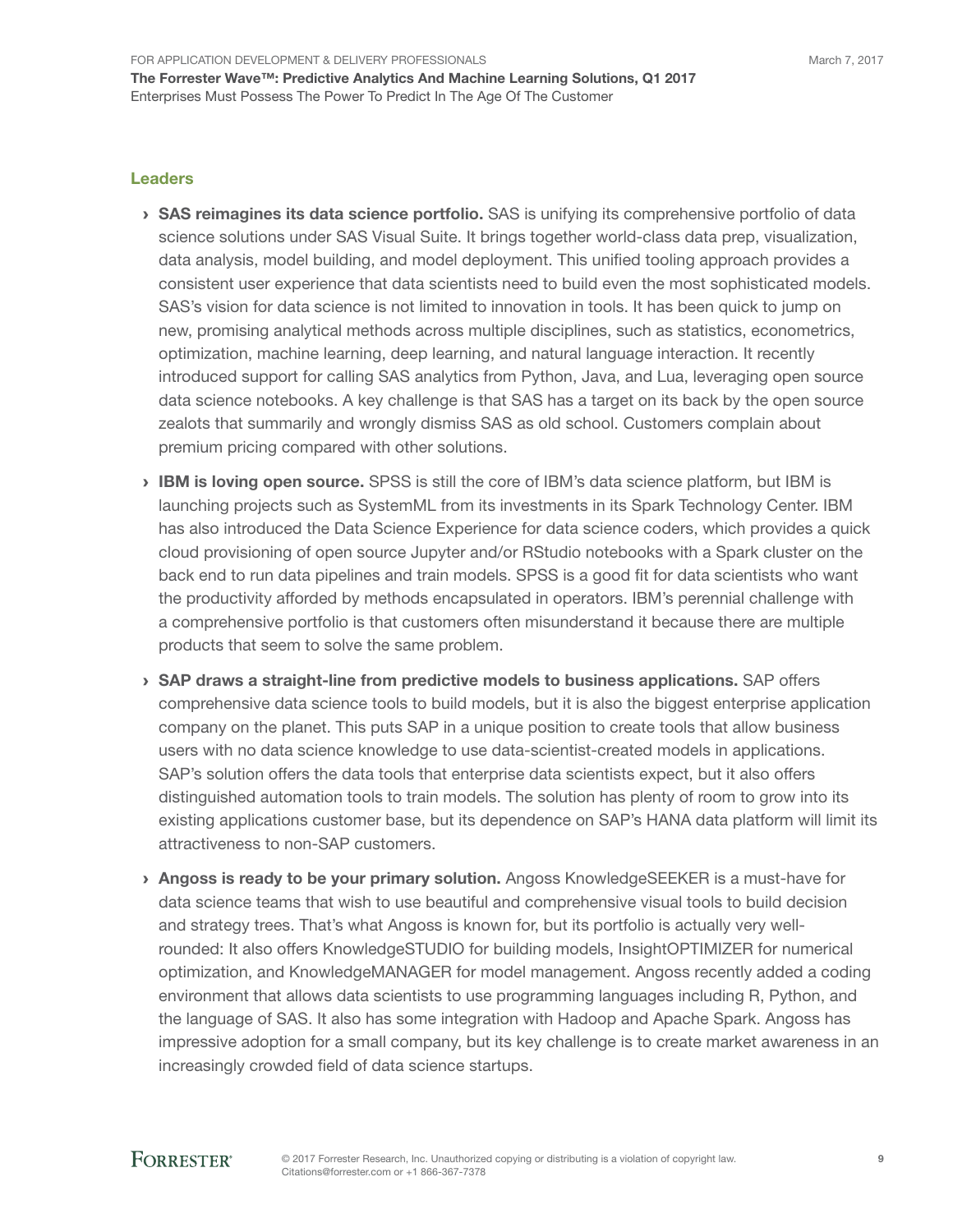- › RapidMiner wraps breadth and depth in a beautiful package. RapidMiner invested heavily to revamp its visual interface, making it the most concise and fluid that we have seen in this evaluation. It also has a comprehensive set of operators that encapsulate a wide range of data prep, analytical, and modeling functionality to increase productivity of data scientists. RapidMiner is open source and has a community that contributes to its growing list of operators. RapidMiner Studio is free to download and use for up to 10,000 data rows, with tiered pricing for more than 10,000 rows of data.
- › KNIME's vibrant open source community pays dividends in productivity. KNIME is not a big company, but it has a big community of contributors who continually push the platform forward with capabilities such as bioinformatics and image processing. The KNIME Analytics Platform is free to download and use and includes over 1,000 analytical and model building operators. The vendor funds its ongoing operations by offering commercial extensions for team collaboration, such as the KNIME Server for sharing workflows, advanced security, and remote execution of model building workflows. Maybe KNIME was smart for not taking gobs of venture funding during the big data rush. It relies on the community for innovation. However, the result is that sometimes its enterprise features lag larger vendors as the community focuses on other areas, such as new analytical methods.
- › FICO makes enterprise decisions smarter with models. FICO's extensive real-world experience has led to a solution that focuses on the needs of the chief data scientists as well as the rankand-file data scientists in a large organization. Chief data scientists at mature enterprises demand three key things from data scientists: 1) explainable models, 2) accurate models, and 3) decision management. FICO's Decision Management Suite encompasses the end-to-end-capabilities needed to create, deploy, and monitor models for use in complex, consequential enterprise decisions. FICO needs to expand the number of algorithms it supports to compete more broadly. The company struggles to explain to prospects that it is not just about the consumer FICO Score, especially in North America. The software division is strong, with an impressive customer base across multiple industries.

#### Strong Performers

> H2O.ai puts algorithms first. H2O.ai is best known for developing open source, cluster-distributed machine learning algorithms at a time (2011) when big data demanded them but no one else had them. To say H2O.ai is an algorithm company today is an understatement. It also offers Sparkling Water to create, manage, and run workflows on Apache Spark and Steam to deploy models. Further, it offers Flow — a notebook-like experience similar to Jupyter. The company recently announced Deep Water and amalgamated distribution of open source deep-learning libraries Caffe, MXNet, and TensorFlow. H2O.ai has seen significant adoption by large enterprises including Capital One, Comcast, and Macy's. However, H2O.ai does not often displace heavies such as SAS because it only recently added a data science workbench and lacks enterprise model management capabilities. The company's operations and growth are funded by Series B venture capital.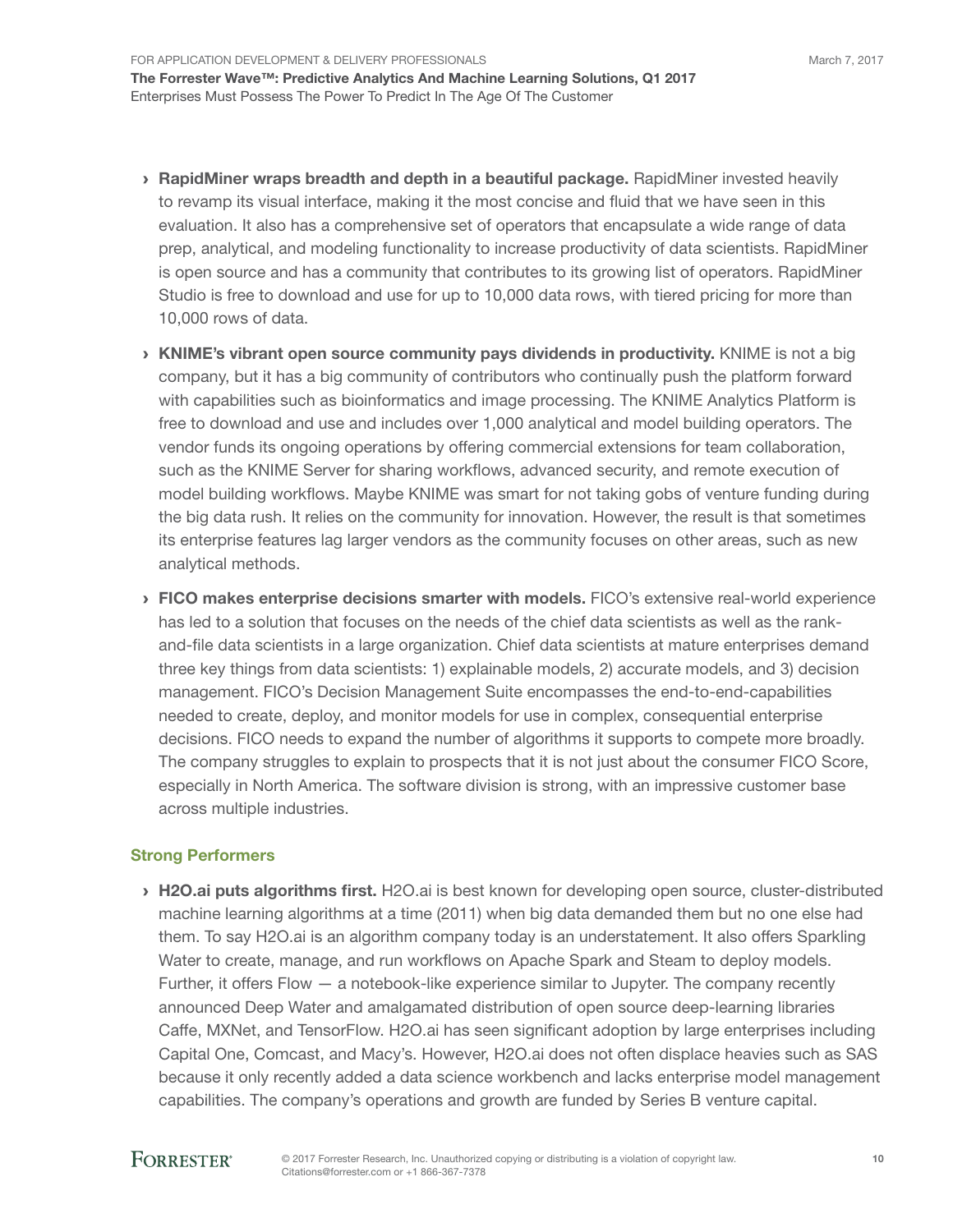- › Microsoft is much more than R for enterprises. Microsoft offers Microsoft R for data scientists who wish to code in the R programming language supported by callable cluster-distributed algorithms. It also offers Azure Machine Learning to data scientists who want a more traditional visual development tool. There is no reason why enterprises cannot enjoy both. Microsoft's machine learning cloud services offer pretrained models for such tasks as image labeling, voice recognition, and natural language processing that allow developers with no data science knowledge to use them in applications. Microsoft invested heavily in R, thinking it was the go-to language for data science, only to find a few years later that Python was rising in popularity. Just like application development, data science coding has become polyglot. Microsoft needs to release its bias toward R and go everywhere data scientists want to go, just like the company has done with application development.
- › Alpine Data focuses on collaboration. Data scientists spend an inordinate amount of time preparing data and conversing with business stakeholders compared with the time they spend on building valuable models. Alpine Data's visual tool provides data engineers, data scientists, and business stakeholders with the capabilities they need to divide and conquer the work of building models. Data engineers can use the tool to prep data. Data scientists and business stakeholders can communicate using built-in collaboration features. Founded in 2010, Alpine Data was the first vendor to design a solution to work with Hadoop. That's not enough for Alpine to succeed, though. It must improve its capabilities across the board to stay ahead of the upstarts and stay in the game with the established heavies.
- $\rightarrow$  Dataiku gets code or click right. A haiku is a Japanese form of poetry of 17 syllables  $-$  concise and evocative if done well. That's Dataiku's guiding inspiration — to offer a data science platform that lets coders use a notebook when they must, but use visual tools to build workflows when productivity is at a premium. Dataiku is one of the new venture-funded startups that aim to be a well-rounded alternative to the long-time market competitors by offering a notebook experience embedded in a visual experience. With better model management capabilities, Dataiku is poised to challenge the leaders posthaste.
- › Statistica finds a new home, again. Statistica was founded in 1984 as Statsoft and acquired by Dell in 2014 as part of Dell's focus on building an enterprise software portfolio. It is now part of the newly relaunched Quest Software. The Statistica solution is based on a data science workbench that has a rich set of algorithms and data prep tools that are especially relevant for manufacturers and scientific use cases. Statistica was a nonparticipating vendor in this evaluation.

#### **Contenders**

› Domino Data Labs wants coders to collaborate across open source. The open source options for data science coders have never been richer. Data science notebooks such as Jupyter allow coders to be more productive and collaborative, and language libraries of algorithms continue to proliferate. The problem: Many of these tools are not integrated, leading to a disjointed development experience that becomes a burden to maintain, especially for larger enterprise teams.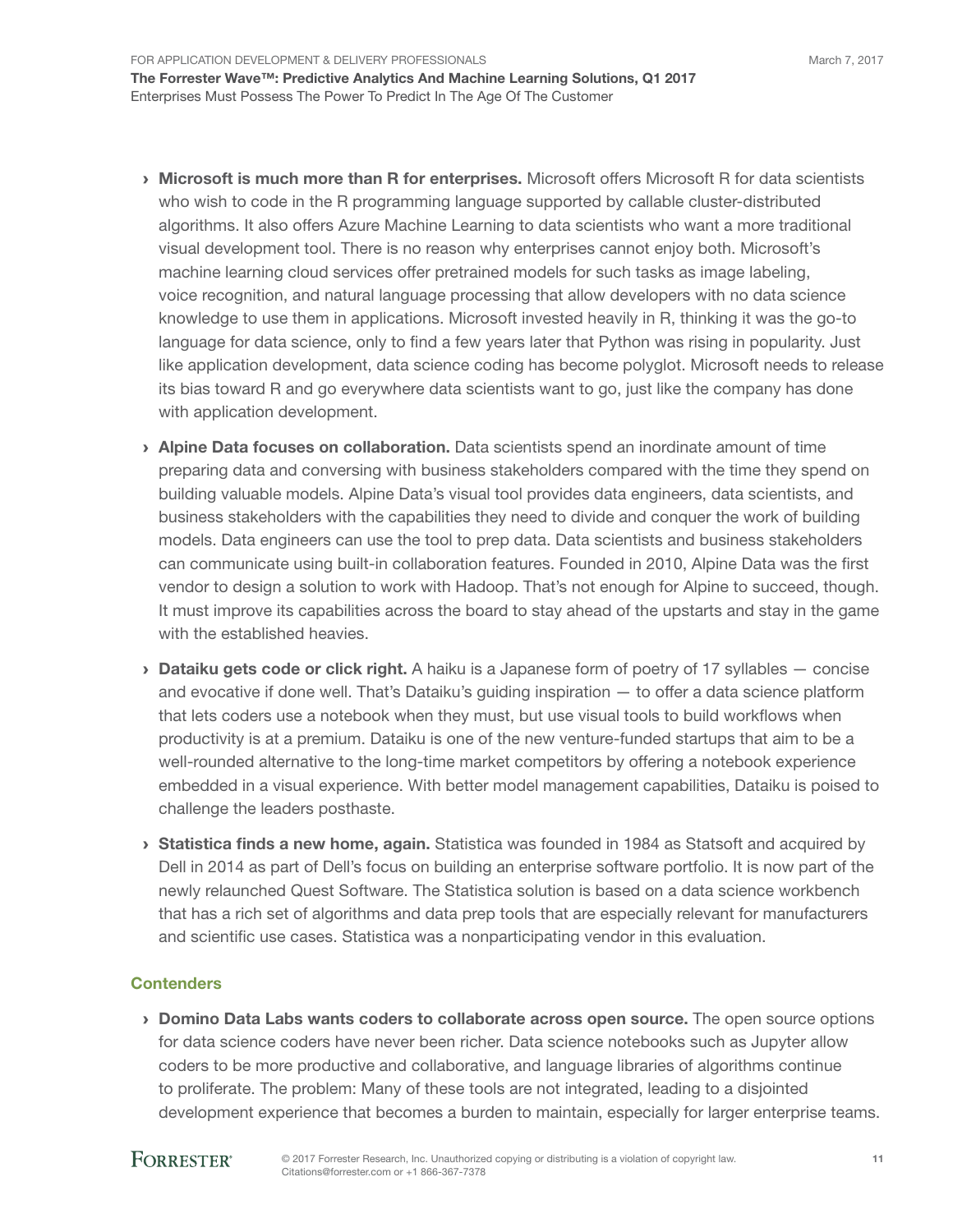To counter this, Domino Data Labs' solution aims to package the most popular open source coding tools and libraries and provide a unifying interface for teams of data science coders. But this approach also has a drawback: Many of the features critical to enterprises, such as model management and advanced workbench tools, lack open source options. We don't think Domino can wait for the open source community to add critical enterprise features.

› Salford Systems touts accuracy and automation. Salford Systems is adored by its community of customers, large and small, for its implementation of specific methods including CART, MARS, Random Forests, and TreeNet. Most other vendor solutions have one or more of these methods, but Salford claims that its methods are the best because they are implemented by their inventors — including Jerome Friedman, a professor of statistics at Stanford University. Salford provides a workbench tool for modeling and has added automation scenarios to improve data science productivity. Its focus on creating the most accurate models has been at the expense of adding features like model management and big data analysis that a broader range of enterprise customers needs. Salford Systems was a nonparticipating vendor in this evaluation. On March 6, 2017, Minitab announced its acquisition of Salford Systems.<sup>15</sup>

### Engage With An Analyst

Gain greater confidence in your decisions by working with Forrester thought leaders to apply our research to your specific business and technology initiatives.

#### Analyst Inquiry

To help you put research into practice, connect with an analyst to discuss your questions in a 30-minute phone session — or opt for a response via email.

#### [Learn more.](http://forr.com/1einFan)

#### Analyst Advisory

Translate research into action by working with an analyst on a specific engagement in the form of custom strategy sessions, workshops, or speeches.

#### [Learn more.](http://www.forrester.com/Analyst-Advisory/-/E-MPL172)

#### Webinar

Join our online sessions on the latest research affecting your business. Each call includes analyst Q&A and slides and is available on-demand.

[Learn more](https://www.forrester.com/events?N=10006+5025).



[Forrester's research apps for iPhone® and iPad®](https://go.forrester.com/apps/) Stay ahead of your competition no matter where you are.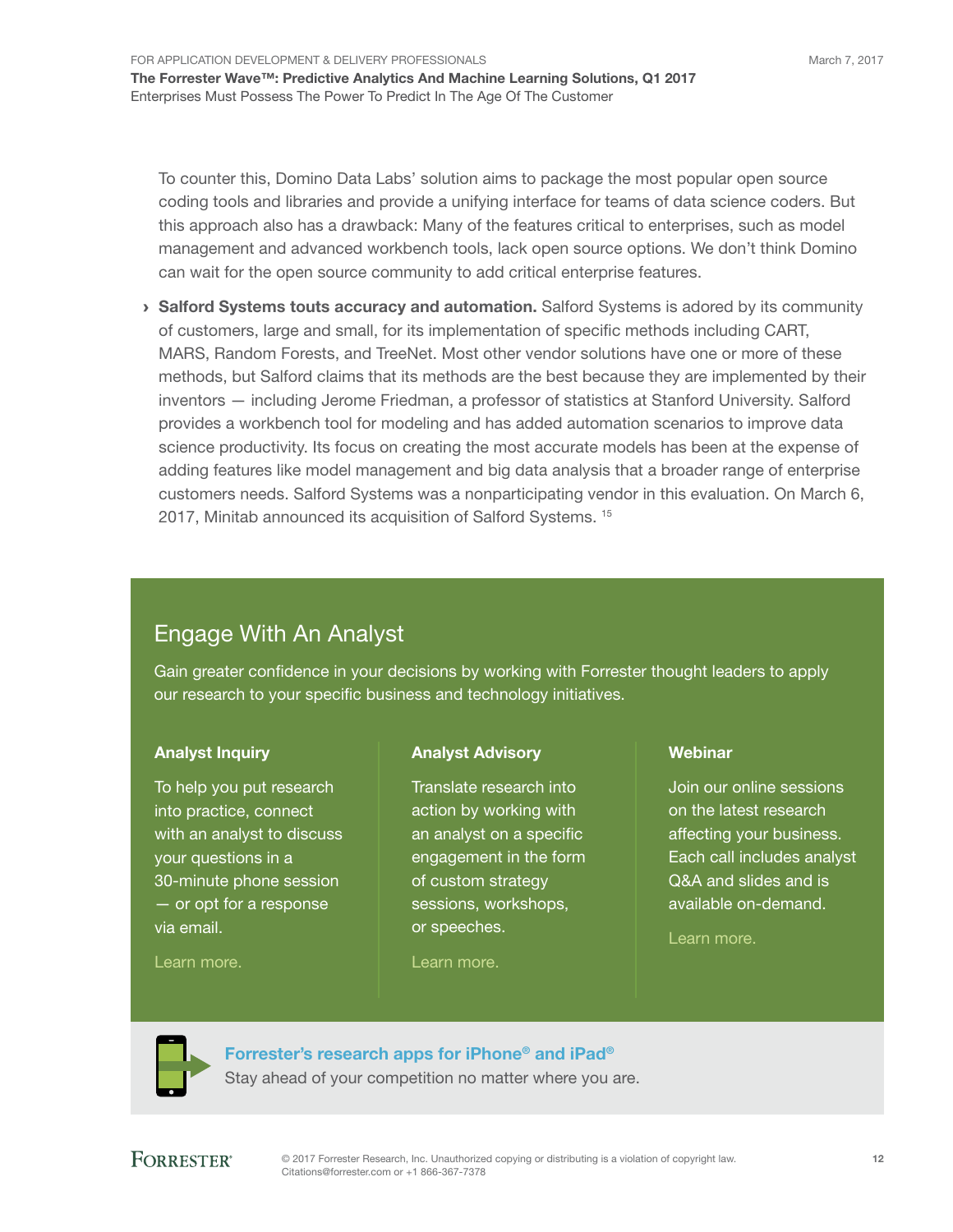### Supplemental Material

#### Online Resource

The online version of Figure 2 is an Excel-based vendor comparison tool that provides detailed product evaluations and customizable rankings.

#### Data Sources Used In This Forrester Wave

Forrester used a combination of three data sources to assess the strengths and weaknesses of each solution. We evaluated the vendors participating in this Forrester Wave, in part, using materials that they provided to us by December 15, 2016.

- › Vendor surveys. Forrester surveyed vendors on their capabilities as they relate to the evaluation criteria. Once we analyzed the completed vendor surveys, we conducted vendor calls where necessary to gather details of vendor qualifications.
- › Product demos. We asked vendors to conduct demonstrations of their products' functionality. We used findings from these product demos to validate details of each vendor's product capabilities.
- › Customer reference calls. To validate product and vendor qualifications, Forrester also conducted reference calls with two of each vendor's current customers.

#### The Forrester Wave Methodology

We conduct primary research to develop a list of vendors that meet our criteria for evaluation in this market. From that initial pool of vendors, we narrow our final list. We choose these vendors based on 1) product fit, 2) customer success, and 3) Forrester client demand. We eliminate vendors that have limited customer references and products that don't fit the scope of our evaluation.

After examining past research, user need assessments, and vendor and expert interviews, we develop the initial evaluation criteria. To evaluate the vendors and their products against our set of criteria, we gather details of product qualifications through a combination of lab evaluations, questionnaires, demos, and/or discussions with client references. We send evaluations to the vendors for their review, and we adjust the evaluations to provide the most accurate view of vendor offerings and strategies.

We set default weightings to reflect our analysis of the needs of large user companies  $-$  and/or other scenarios as outlined in the Forrester Wave evaluation — and then score the vendors based on a clearly defined scale. We intend these default weightings to serve only as a starting point and encourage readers to adapt the weightings to fit their individual needs through the Excel-based tool. The final scores generate the graphical depiction of the market based on current offering, strategy, and market presence. Forrester intends to update vendor evaluations regularly as product capabilities and vendor strategies evolve. For more information on the methodology that every Forrester Wave follows, go to http://www.forrester.com/marketing/policies/forrester-wave-methodology.html.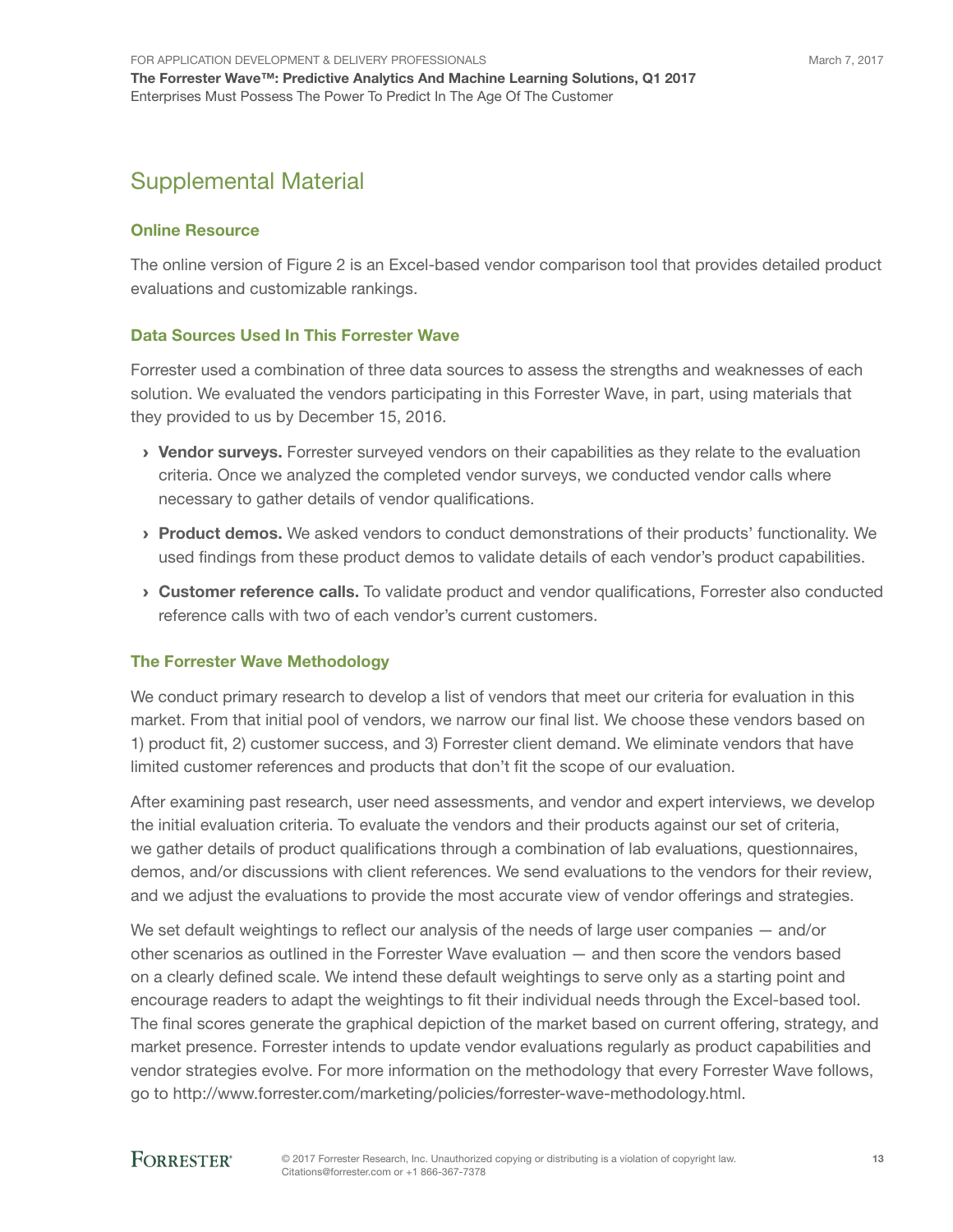#### Integrity Policy

We conduct all our research, including Forrester Wave evaluations, in accordance with our Integrity Policy. For more information, go to http://www.forrester.com/marketing/policies/integrity-policy.html.

#### **Endnotes**

- 1 Yogi Berra (1925-2015) was an American professional baseball catcher, manager, and coach. He was known for his "Yogi-isms" — witty nuggets of truth.
- 2 Probabilistic predictive models can help enterprises make better decisions. See the Forrester report ["Prescriptive](http://www.forrester.com/go?objectid=RES122982)  [Analytics: The Black Belt Of Digital Decisions.](http://www.forrester.com/go?objectid=RES122982)"
- 3 Our prior evaluation of this market, published on April 1, 2015 as "The Forrester Wave™: Big Data Predictive Analytics Solutions, Q2 2015," emphasized in the title the ability of these solution to allow data scientists to build predictive models using the largest of data sets — big data. We decided to drop "big data" in the title since all of these PAML solutions have an ability to use big data albeit in varying degrees. For this evaluation, we also decided to add "machine learning" to the title to reflect the substantial use of the term by vendors and end user companies to describe these solutions. All of the solutions we evaluated in our Q2 2015 Forrester Wave also supported machine learning. There are often different terms used in the market that describe the same category. The PAML category can also be labeled as "predictive analytics," "advanced analytics," "machine learning," and "data mining," and some vendors are starting to use "artificial intelligence."
- <sup>4</sup> "The Forrester Wave™: Big Data Predictive Analytics Solutions, Q2 2015", Forrester defined this category as: "Software and/or hardware solutions that allow firms to discover, evaluate, optimize, and deploy predictive models by analyzing big data sources to improve business performance or mitigate risk." The definition in this report defines the same category as the prior definition — both define the categories as software used by data scientists to create and deploy predictive models. We've refined the newer definition to introduce the key users of the software — data scientists — and also call out the use of statistical and machine learning algorithms. In this latest definition, we also dropped the mention of hardware, since this is a software category. Finally, we dropped the emphasis on data and generic uses cases because we believe it is well understood that predictive models are created by analyzing data.
- 5 Source: Forrester Data: World Business Intelligence And Analytics Software Forecast, 2016 To 2021 (Global).
- 6 See the Forrester report "[Massive Machine-Learning Automation Is The Future Of Data Science.](http://www.forrester.com/go?objectid=RES122683)"
- 7 Standards such as predictive modeling markup language (PMML) and portable format for analytics (PFA) specify a format to represent a model that can be embedded in platforms that support the standard.
- <sup>8</sup> See the Forrester report "[Prescriptive Analytics: The Black Belt Of Digital Decisions.](http://www.forrester.com/go?objectid=RES122982)"
- <sup>9</sup> See the Forrester report "[Apache Spark Is Powerful And Promising](http://www.forrester.com/go?objectid=RES121127)."
- <sup>10</sup> See the Forrester report "[Artificial Intelligence: What's Possible For Enterprises In 2017"](http://www.forrester.com/go?objectid=RES136288) and see the Forrester report ["TechRadar™: Artificial Intelligence Technologies And Solutions, Q1 2017.](http://www.forrester.com/go?objectid=RES136196)"
- <sup>11</sup> See the Forrester report "[The Forrester Wave™: Customer Analytics Solutions, Q1 2016.](http://www.forrester.com/go?objectid=RES128785)"
- 12 See the Forrester report "[The Forrester Wave™: Customer Analytics Solutions, Q1 2016.](http://www.forrester.com/go?objectid=RES128785)"
- <sup>13</sup> Some vendors in this evaluation also offer products in markets other than PAML. Our assessment for market awareness is based only on the market awareness of the vendors PAML product, not the overall awareness of the vendor.
- 14 ETL: extract, transform, load.
- <sup>15</sup> "Minitab Acquires Leading Data Mining Innovator Salford Systems," Minitab press release, March 6, 2017 (http://www. minitab.com/en-us/minitab-acquires-salford-systems/?WT.mc\_id=WA1720014).